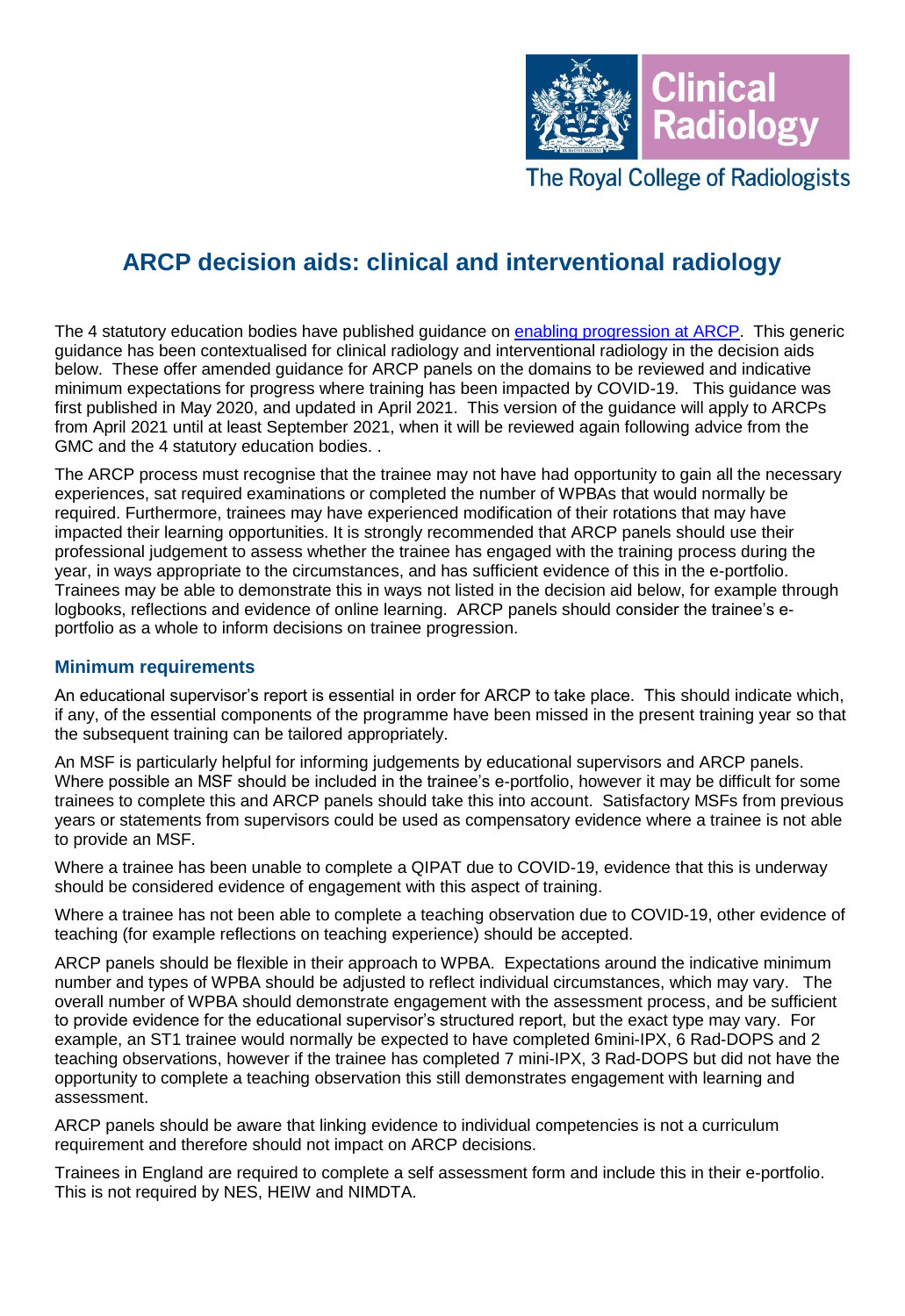#### **Recording ARCP outcomes**

Existing ARCP outcomes should be used where training has not been impacted by COVID-19. Where trainees are missing competencies/experience due to COVID-19, outcomes 10.1 and 10.2 should be used:

- Outcome 10.1 allows trainees to progress to the next stage of training and to make up missing competencies alongside future training. An action plan must be agreed to set out the required capabilities which will be reviewed at the next scheduled ARCP and the time point for this review defined. This may be an interim ARCP/mid year review, outside of the normal ARCP cycle. If at this review the trainee has not been able to make up missing competencies, the action plan should be reviewed and additional training time may subsequently need to be considered.
- Outcome 10.2 does not allow trainees to progress to the next stage of training and gives an extension to training time, but recognises that this is due to COVID-19. This outcome only applies where trainees are at a critical progression point (see below) and have not been able to meet the requirements for progression. Where trainees are not at a critical progression point, but there are already significant concerns about their clinical progress that would prevent progression to the next stage of training irrespective of COVID-19, an outcome 3 should be used.

The ARCP form within the e-portfolio has been updated to include options to award outcome 10.1 and 10.2 and to record the appropriate [coding](https://www.copmed.org.uk/images/docs/Coding_for_ARCPs/Coding_for_ARCPs.pdf) to indicate how the trainee has been impacted by COVID-19.

The ARCP form should indicate which, if any, of the essential components of the programme have been missed in the present training year so that the subsequent training can be tailored appropriately.

#### **Critical progression points**

The 4 nation guidance on [enabling progression at CCT](https://www.copmed.org.uk/images/docs/ARCP_Decision_Aid/ARCP_Decision_Aid.pdf) indicates that ARCP should be prioritised for trainees for whom significant concerns have been identified and those at critical progression points. The current CR and IR curricula do not formally define critical progression points; **however for the purpose of the 2021 ARCPs the following should be considered critical progression points**:

- The end of training following completion of ST5 (CR) or ST6 (IR)
- The transition from ST4 to ST5, where full FRCR would normally be required
- The transition from ST3 (core radiology training) to ST4 (higher radiology training, interventional radiology subspecialty training or nuclear medicine training)

#### **Examinations**

In April-June 2020, exam cancellations affected all trainees due to sit the FRCR exams and the decision aids were modified to allow trainees at ST4 to progress without the examinations normally required at these stages. In 2021, the situation is a little less clear as trainees may be affected differently by postponements or other restrictions that may prevent them from attending an exam that does go ahead (for example, we are aware of some trainees who were not able to attend an exam because they were required to selfisolate). ARCP panels should consider individual circumstances, and trainees should not be penalised for COVID-related events that are outside of their control. A trainee who was unable to sit the exam due to required self-isolation is not necessarily in the same position as a trainee who sat the exam but was unsuccessful. Time should be taken to explain panel decisions to trainees to ensure that all have confidence that the process is fair and transparent.

Trainees who were previously allowed to progress into ST2 or ST5 with an outcome 10.1 due to exam cancellations should not be allowed to progress further until the examination has been passed. If this is due to exam cancellations, postponement, or inability to attend due to required self-isolation, we recommend that the trainee should be awarded outcome 10.2 to recognise this. If COVID-19 has not been a factor, then standard outcomes should be used.

Where ARCPs take place before the results of postponed examinations are available, an outcome 5 may be used. The normal period of time until an outcome 5 should be reviewed can be extended up to 12 weeks to allow for results to be available. Trainees should be reassured that award of an outcome 5 due to a delay in receiving exam results will not be viewed negatively and the reasons for the outcome 5 will be recorded appropriately.

CCT cannot be awarded without full FRCR.

#### **New CR and IR curricula**

The ARCP for the 2020/21 training year (normally held in summer 2021) should assess trainees against the 2016 editions of the [CR](https://www.rcr.ac.uk/sites/default/files/cr_curriculum-2016_final_15_november_2016_0.pdf) and [IR](https://www.rcr.ac.uk/sites/default/files/ir_curriculum-2016_final_15_november_2016.pdf) curricula, and trainees should the transfer to the new 2021 curriculum following this. Trainees should then be assessed against the 2021 curriculum at their 2021/22 ARCP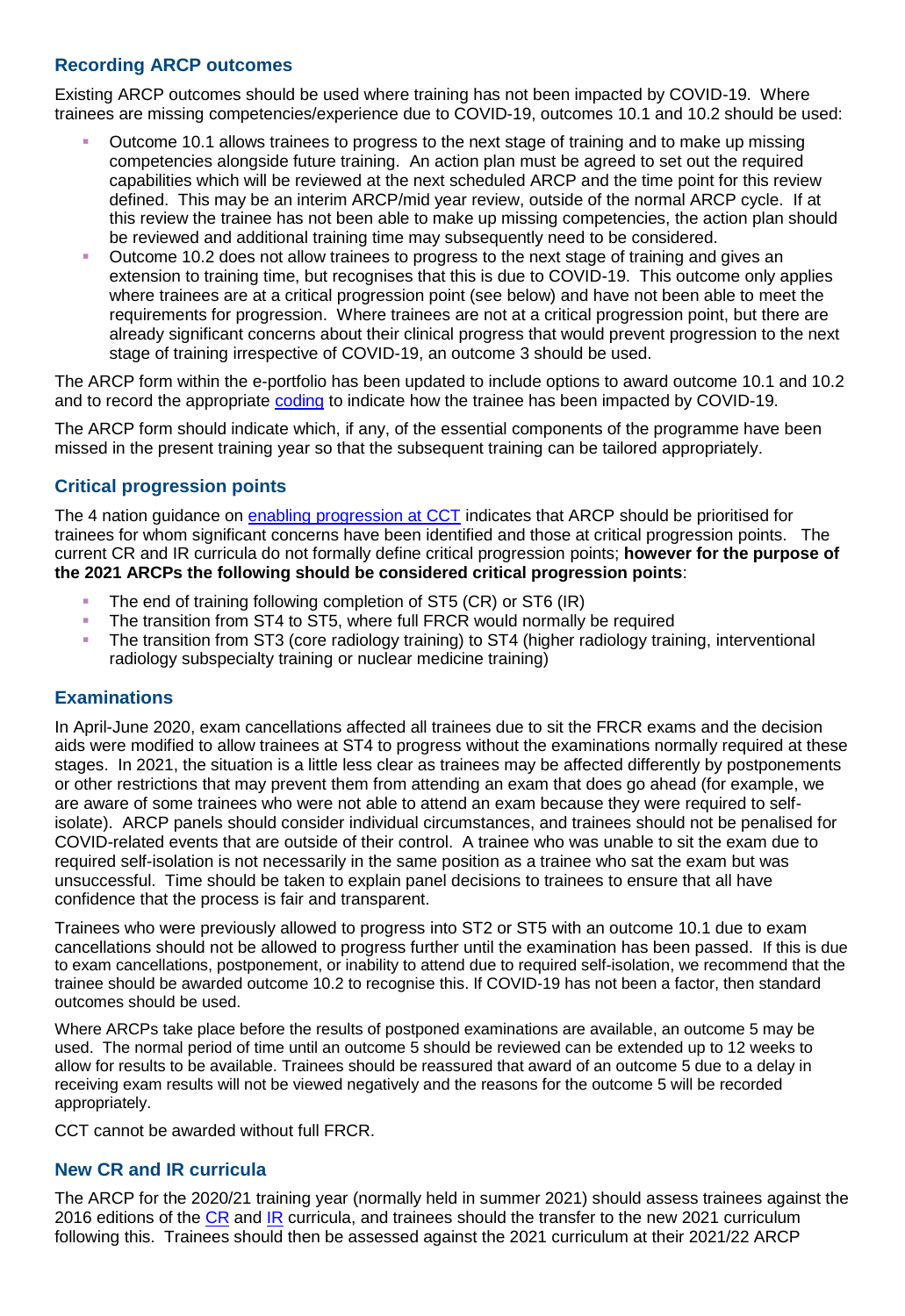(normally held in summer 2022), with the exception of trainees due to CCT before September 2022. More [guidance for ARCP panels](https://www.rcr.ac.uk/sites/default/files/curriculum_2020_-_guidance_for_deaneries_and_arcp_panels.pdf) on the new curricula is available on the [RCR curriculum webpages.](https://www.rcr.ac.uk/clinical-radiology/specialty-training/radiology-curricula)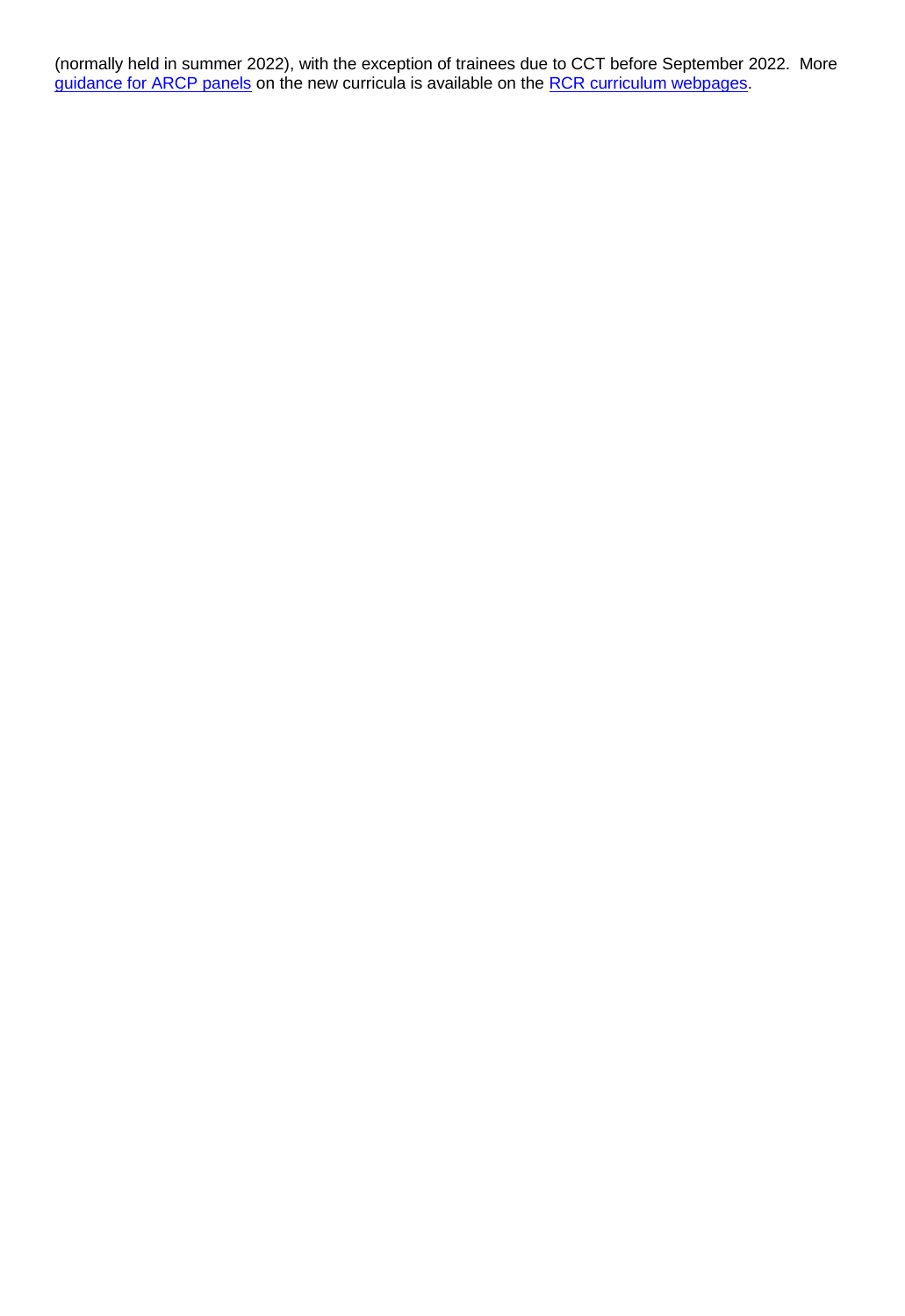## **ARCP decision aid: clinical radiology – core training**

|                                                             | ST <sub>1</sub>                                                                                                                                                                                                                                                                                                                                                | ST <sub>2</sub>                                                                                                                                              | ST <sub>3</sub>                                                                                                                                                                              |  |
|-------------------------------------------------------------|----------------------------------------------------------------------------------------------------------------------------------------------------------------------------------------------------------------------------------------------------------------------------------------------------------------------------------------------------------------|--------------------------------------------------------------------------------------------------------------------------------------------------------------|----------------------------------------------------------------------------------------------------------------------------------------------------------------------------------------------|--|
| Indicative minimum numbers of<br>WPBA expected per year     | Expectations around the indicative minimum number and types of WPBA should be adjusted to reflect individual circumstances, which may<br>vary. The overall number of WPBA should demonstrate engagement with the assessment process, and be sufficient to provide evidence for<br>the educational supervisor's structured report, but the exact type may vary. |                                                                                                                                                              |                                                                                                                                                                                              |  |
|                                                             | WPBA should have been undertaken in a timely and educationally appropriate manner throughout the period available for training.                                                                                                                                                                                                                                |                                                                                                                                                              |                                                                                                                                                                                              |  |
|                                                             | An MSF should be included where possible – trainees may find it difficult to complete this assessment and this should be taken into account.<br>Previous MSF or compensatory evidence should be considered where an MSF cannot be completed.                                                                                                                   |                                                                                                                                                              |                                                                                                                                                                                              |  |
|                                                             | Where a QIPAT and TO cannot be completed, evidence that a QIPAT is under way and reflections on teaching experience would support an<br>outcome 10.1.                                                                                                                                                                                                          |                                                                                                                                                              |                                                                                                                                                                                              |  |
| Examinations                                                | Trainees who have not passed the first FRCR<br>exam due to cancellations, postponement, or<br>inability to attend due to required self-<br>isolation, but who are otherwise making<br>expected progress, should be given an<br>outcome 10.1 and are expected to pass the<br>exam before the end of ST2.                                                        | Any trainee who progressed into ST2 without<br>passing the first FRCR exam who has still not<br>achieved this should not be allowed to<br>progress into ST3. |                                                                                                                                                                                              |  |
| <b>Educational Supervisor's</b><br><b>Structured Report</b> | All areas of personal and professional development addressed, with overall progress at expectation or above for the training time completed.<br>The ESR should identify any missing experience/competencies that will need to be made up.                                                                                                                      |                                                                                                                                                              |                                                                                                                                                                                              |  |
| Missing competencies/experience                             | Where trainees are progressing at or above the expected rate, but some<br>competencies/experience is missing as a result of COVID-19, an outcome 10.1 may be<br>awarded.                                                                                                                                                                                       |                                                                                                                                                              | Where missing competencies/experience can<br>be made up during higher/subspecialty<br>training, an outcome 10.1 can be awarded. If<br>this is not possible, an outcome 10.2 can be<br>given. |  |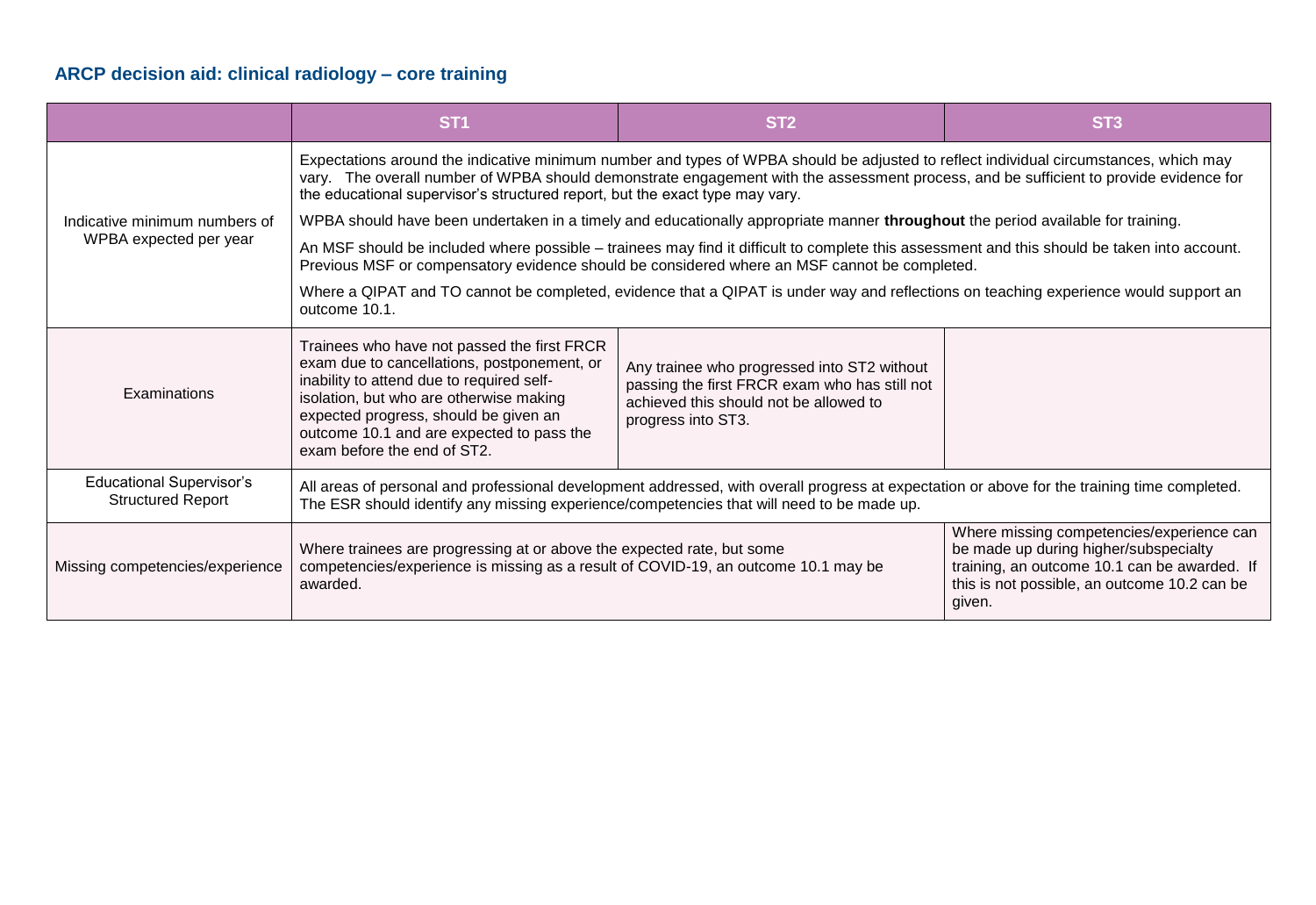## **ARCP decision aid: clinical radiology – higher training**

|                                                             | ST <sub>4</sub>                                                                                                                                                                                                                                                                                                                                                                                                                                                                                   | ST <sub>5</sub>                                                                                                                                                                                                                                                                      |  |  |  |
|-------------------------------------------------------------|---------------------------------------------------------------------------------------------------------------------------------------------------------------------------------------------------------------------------------------------------------------------------------------------------------------------------------------------------------------------------------------------------------------------------------------------------------------------------------------------------|--------------------------------------------------------------------------------------------------------------------------------------------------------------------------------------------------------------------------------------------------------------------------------------|--|--|--|
|                                                             | Expectations around the indicative minimum number and types of WPBA should be adjusted to reflect individual circumstances, which may vary.<br>The overall number of WPBA should demonstrate engagement with the assessment process, and be sufficient to provide evidence for the<br>educational supervisor's structured report, but the exact type may vary. WPBA should have been undertaken in a timely and educationally<br>appropriate manner throughout the period available for training. |                                                                                                                                                                                                                                                                                      |  |  |  |
| Indicative minimum numbers<br>of WPBA expected per year     | An MSF should be included where possible - trainees may find it difficult to complete this assessment and this should be taken into account.<br>Previous MSF or compensatory evidence should be considered where an MSF cannot be completed.                                                                                                                                                                                                                                                      |                                                                                                                                                                                                                                                                                      |  |  |  |
|                                                             | Where a QIPAT and TO cannot be completed, evidence that a QIPAT is under way and reflections on teaching experience would support an<br>outcome 10.1                                                                                                                                                                                                                                                                                                                                              |                                                                                                                                                                                                                                                                                      |  |  |  |
|                                                             |                                                                                                                                                                                                                                                                                                                                                                                                                                                                                                   | One research project undertaken during training, evidenced in the e-<br>portfolio (e.g. by a research evaluation form or publication)                                                                                                                                                |  |  |  |
| Examinations                                                | Trainees who have not passed the FRCR2A due to cancellations,<br>postponement, or inability to attend due to required self-isolation, should<br>be awarded an outcome 10.2. If they have not passed the exam for<br>reasons not related to COVID-19 standard outcomes should be used.                                                                                                                                                                                                             | CCT will not be awarded without full FRCR.                                                                                                                                                                                                                                           |  |  |  |
|                                                             | Trainees who have passed FRCR2A but have not passed FRCR2B due<br>to cancellations, postponement, or inability to attend due to required self-<br>isolation, but who are otherwise making expected progress, should be<br>given an outcome 10.1 and are expected to pass these exams before the<br>end of ST5. If they have not passed the exam for reasons not related to<br>COVID-19 standard outcomes should be used.                                                                          |                                                                                                                                                                                                                                                                                      |  |  |  |
| <b>Educational Supervisor's</b><br><b>Structured Report</b> | All areas of personal and professional development addressed, with overall progress at expectation or above for the training time completed. The<br>ESR should identify any missing experience/competencies that will need to be made up.                                                                                                                                                                                                                                                         |                                                                                                                                                                                                                                                                                      |  |  |  |
| Missing<br>competencies/experience                          | Where trainees are progressing at or above the expected rate, but some                                                                                                                                                                                                                                                                                                                                                                                                                            | CCT can only be awarded where all required experience and curriculum<br>competencies have been achieved. Where trainees have not been able<br>to satisfy all curriculum requirements due to the impact of COVID-19, an<br>outcome 10.2 should be awarded and training time extended. |  |  |  |
|                                                             | competencies/experience is missing as a result of COVID-19, an<br>outcome 10.1 may be awarded.                                                                                                                                                                                                                                                                                                                                                                                                    | The specific requirements that are missing to enable CCT should be<br>made explicit and included in the learning plan for the period of additional<br>training.                                                                                                                      |  |  |  |
|                                                             |                                                                                                                                                                                                                                                                                                                                                                                                                                                                                                   | Where trainees have lost some training time due to COVID-19 but the<br>ARCP panel are satisfied that they have completed training, an outcome<br>6 should be awarded.                                                                                                                |  |  |  |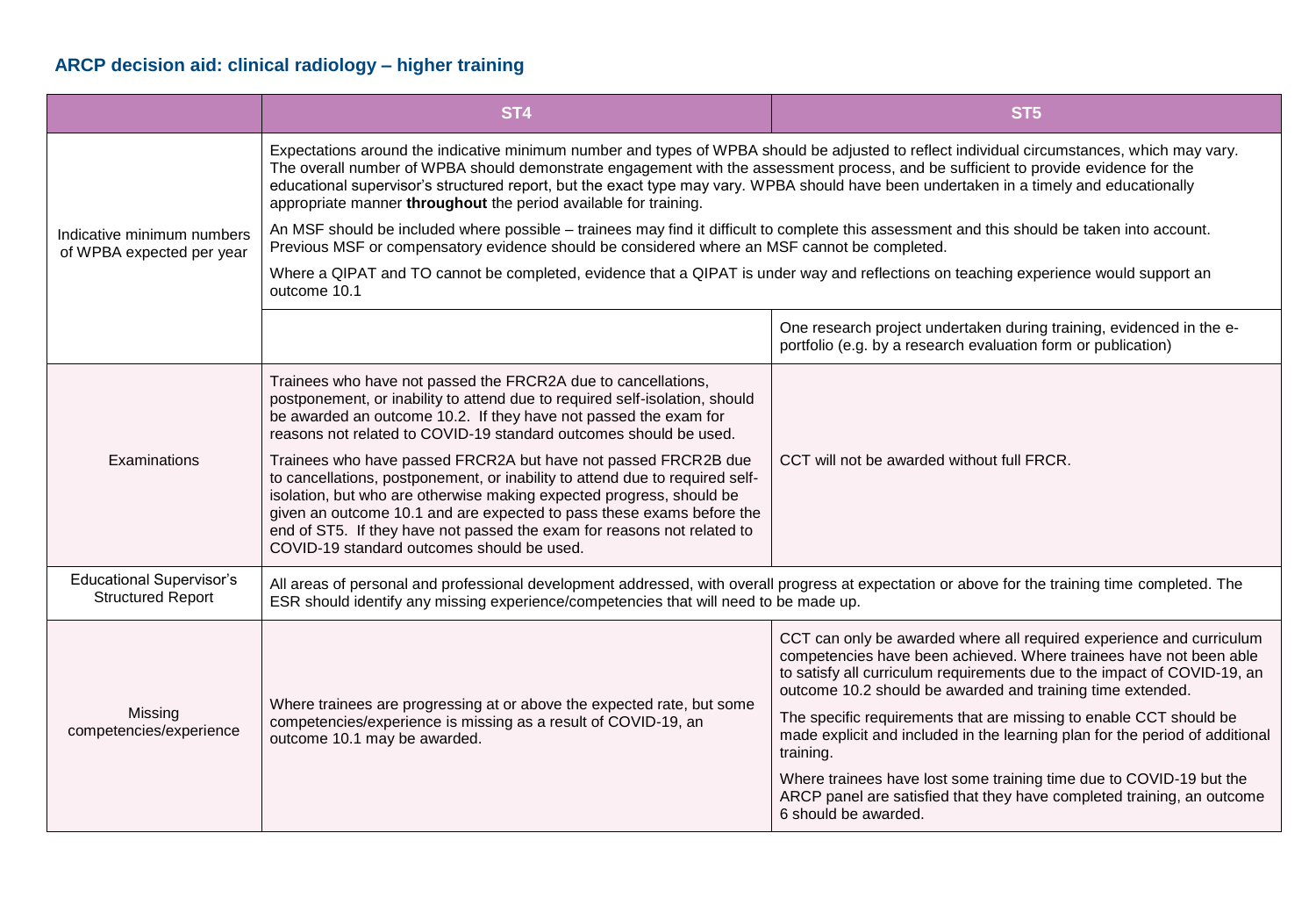## **ARCP decision aid: interventional radiology**

|                                                             | ST <sub>4</sub>                                                                                                                                                                                                                                                                                                                                                                                                                                                                                                                                                                                                                                                                                                                           | ST <sub>5</sub>                                                                                                                                          | ST <sub>6</sub>                                                                                                                                                        |  |  |
|-------------------------------------------------------------|-------------------------------------------------------------------------------------------------------------------------------------------------------------------------------------------------------------------------------------------------------------------------------------------------------------------------------------------------------------------------------------------------------------------------------------------------------------------------------------------------------------------------------------------------------------------------------------------------------------------------------------------------------------------------------------------------------------------------------------------|----------------------------------------------------------------------------------------------------------------------------------------------------------|------------------------------------------------------------------------------------------------------------------------------------------------------------------------|--|--|
|                                                             | Expectations around the indicative minimum number and types of WPBA should be adjusted to reflect individual circumstances,<br>which may vary. The overall number of WPBA should demonstrate engagement with the assessment process, and be sufficient<br>to provide evidence for the educational supervisor's structured report, but the exact type may vary. WPBA should have been<br>undertaken in a timely and educationally appropriate manner throughout the period available for training.                                                                                                                                                                                                                                         |                                                                                                                                                          |                                                                                                                                                                        |  |  |
| Indicative minimum numbers of<br>WPBA expected per year     | An MSF should be included where possible - trainees may find it difficult to complete this assessment and this should be taken into<br>account. Previous MSF or compensatory evidence should be considered where an MSF cannot be completed.                                                                                                                                                                                                                                                                                                                                                                                                                                                                                              |                                                                                                                                                          |                                                                                                                                                                        |  |  |
|                                                             | Where a QIPAT and TO cannot be completed, evidence that a QIPAT is under way and reflections on teaching experience would<br>support an outcome 10.1.                                                                                                                                                                                                                                                                                                                                                                                                                                                                                                                                                                                     |                                                                                                                                                          |                                                                                                                                                                        |  |  |
|                                                             |                                                                                                                                                                                                                                                                                                                                                                                                                                                                                                                                                                                                                                                                                                                                           |                                                                                                                                                          | One research project undertaken during<br>either core or subspecialty training,<br>evidenced in the e-portfolio (e.g. by a<br>research evaluation form or publication) |  |  |
| Examinations                                                | Trainees who have not passed the<br>FRCR2A due to cancellations,<br>postponement, or inability to attend due to<br>required self-isolation, should be awarded<br>an outcome 10.2. If they have not passed<br>the exam for reasons not related to COVID-<br>19 standard outcomes should be used.<br>Trainees who have passed FRCR2A but<br>have not passed FRCR2B due to<br>cancellations, postponement, or inability to<br>attend due to required self-isolation, but<br>who are otherwise making expected<br>progress, should be given an outcome 10.1<br>and are expected to pass these exams<br>before the end of ST5. If they have not<br>passed the exam for reasons not related to<br>COVID-19 standard outcomes should be<br>used. | Any trainee who progressed into ST5<br>without passing the FRCR2B exam who<br>has still not achieved this should not be<br>allowed to progress into ST6. | CCT will not be awarded without full FRCR                                                                                                                              |  |  |
| <b>Educational Supervisor's</b><br><b>Structured Report</b> | All areas of personal and professional development addressed, with overall progress at expectation or above for the training time<br>completed. The ESR should identify any missing experience/competencies that will need to be made up.                                                                                                                                                                                                                                                                                                                                                                                                                                                                                                 |                                                                                                                                                          |                                                                                                                                                                        |  |  |